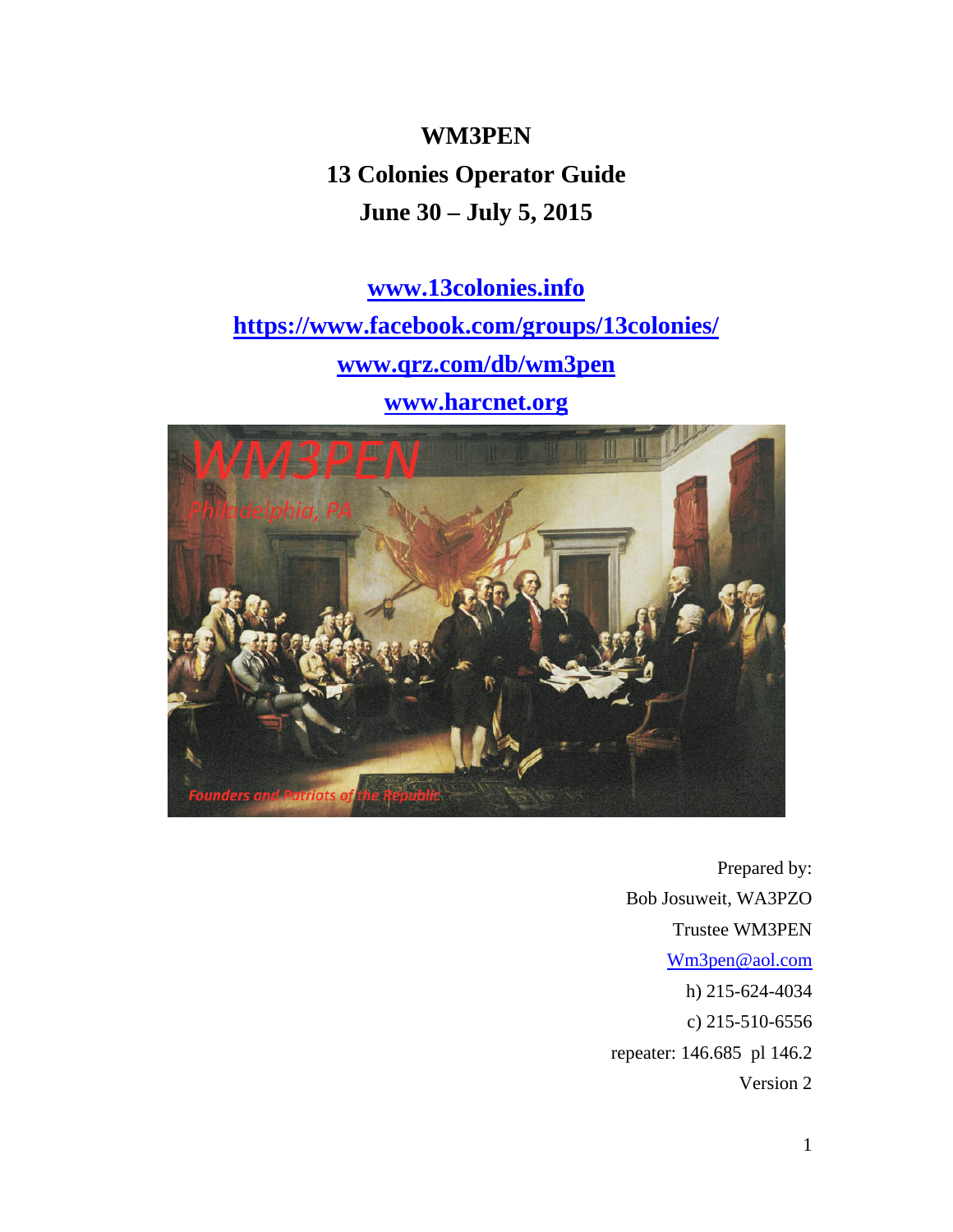Table of Contents

#Event\_Overview

#hours

#bands\_modes

#Awards

#Exchange

#qsls

#spotting

#Signing\_up

#Problems

#scripts

#pileups

#dstar

#operator\_awards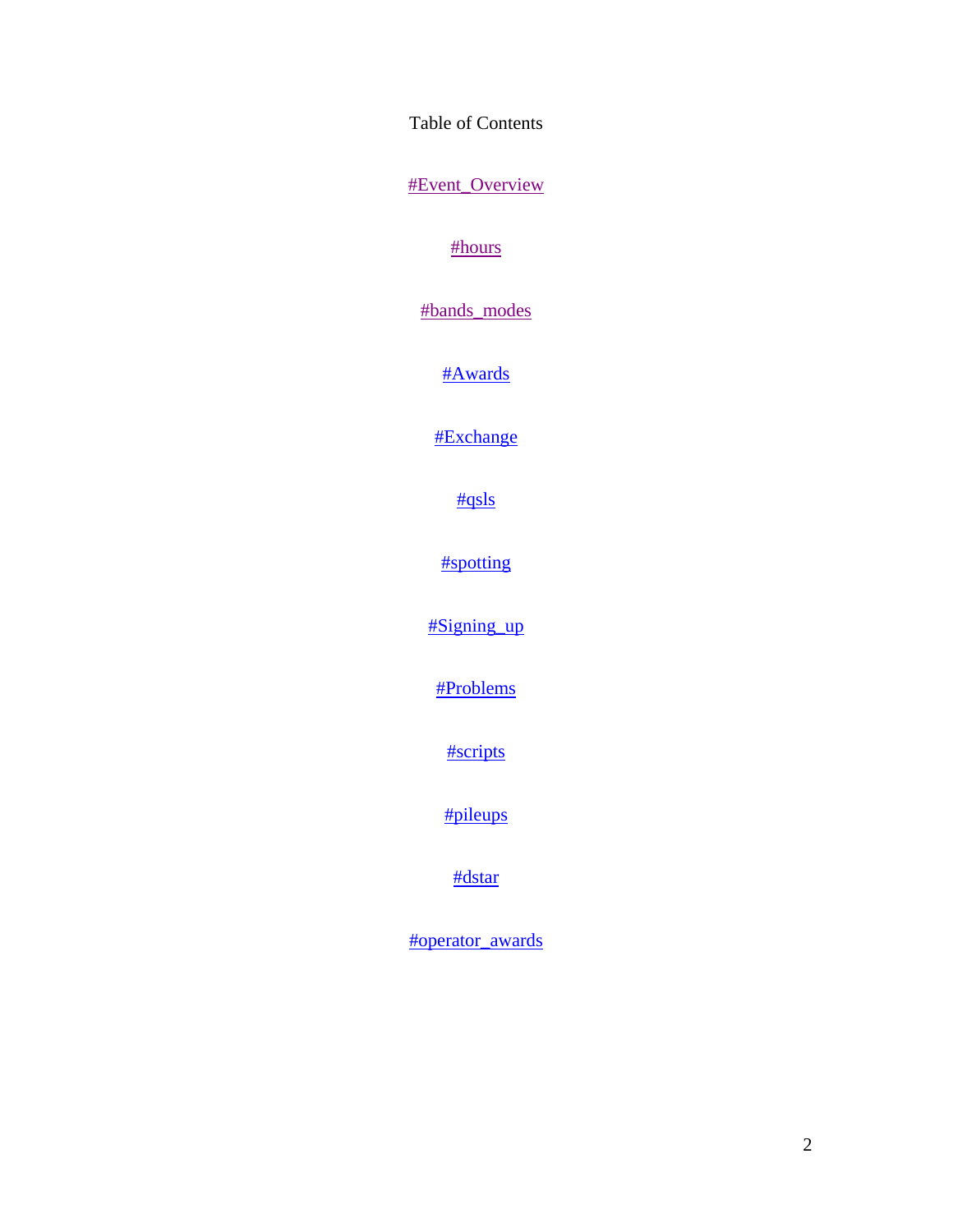# **2015 13 Colonies 4th of July Special Event Tuesday June 30 – Sunday, July 5**

## **Start June 30th 9am EDT (13:00 utc) Finish July 5th midnight EDT (04:00 July 6th) WM3PEN Operator's Guide**

Thank you for participating in the 2015 - 13 Colonies special event as an operator of WM3PEN, the Bonus station for the 13 Colonies Event. You should find it to be a lot of fun. Most of the operators who contact you will be very appreciative of your time and effort, and you may have the opportunity to see what it's like to be on the receiving end of a pile-up.

We are providing this guide for 13 Colonies WM3PEN operators because there are many operators involved including some operators who have not participated in the 13 Colonies event before. The guide is roughly divided into three sections: an overview of the 13 Colonies event; the method we will use to schedule operating times among operators so as to avoid conflicts; and suggestions for scripts and handling pile-ups.

The lead for WM3PEN is the Holmesburg Amateur Radio Club(www.harcnet.org). The WM3PEN coordinator is Bob Josuweit, WA3PZO, email wm3pen@aol.com, phone 215- 624-4034(home), 215-510-6556 (cell). Other clubs participating include the Philmont Mobile Radio Club, Drexel University Amateur Radio Club, the University of Pennsylvania Amateur Radio Club, the Philadelphia Digital Radio Association and the Mt. Airy VHF Society (Packrats).

## **EVENT OVERVIEW**

### **What it is**

- June 30 through July 5th 2015, special event stations in all thirteen 1776 original colony states will be on the air using a set of special event call signs.
- Originated in 2009 by Ken Villone, KU2US
- Approx 12,000 QSOs in 2009; 30,000 in 2010; over 40,000 in 2011; almost 61,000 in 2012, 81, 141 in 2013. 108,858 in 2014. It's a BIG event.
- This year's theme is "THE FOUNDERS AND PATRIOTS OF THE REPUBLIC**"**
- Hams contact one or more of the 13 SE stations and submit a log (honor system) to Ken. KU2US, to receive a certificate. Many operators will try to "sweep" all 13 states.
- Special event call signs will be used  $(K2A)$  Thru  $K2M$ ).
- K2A-NY K2B-VA K2C-RI K2D-CT K2E-DE K2F-MD K2G-GA
- K2H-MA K2I-NJ K2J-NC K2K-NH K2L-SC K2M-PA
- WM3PEN (William Penn) will be operating a special event station in the Philadelphia area. WM3PEN is considered a bonus station. A bonus Liberty Bell will be placed on the certificate when a station works WM3PEN.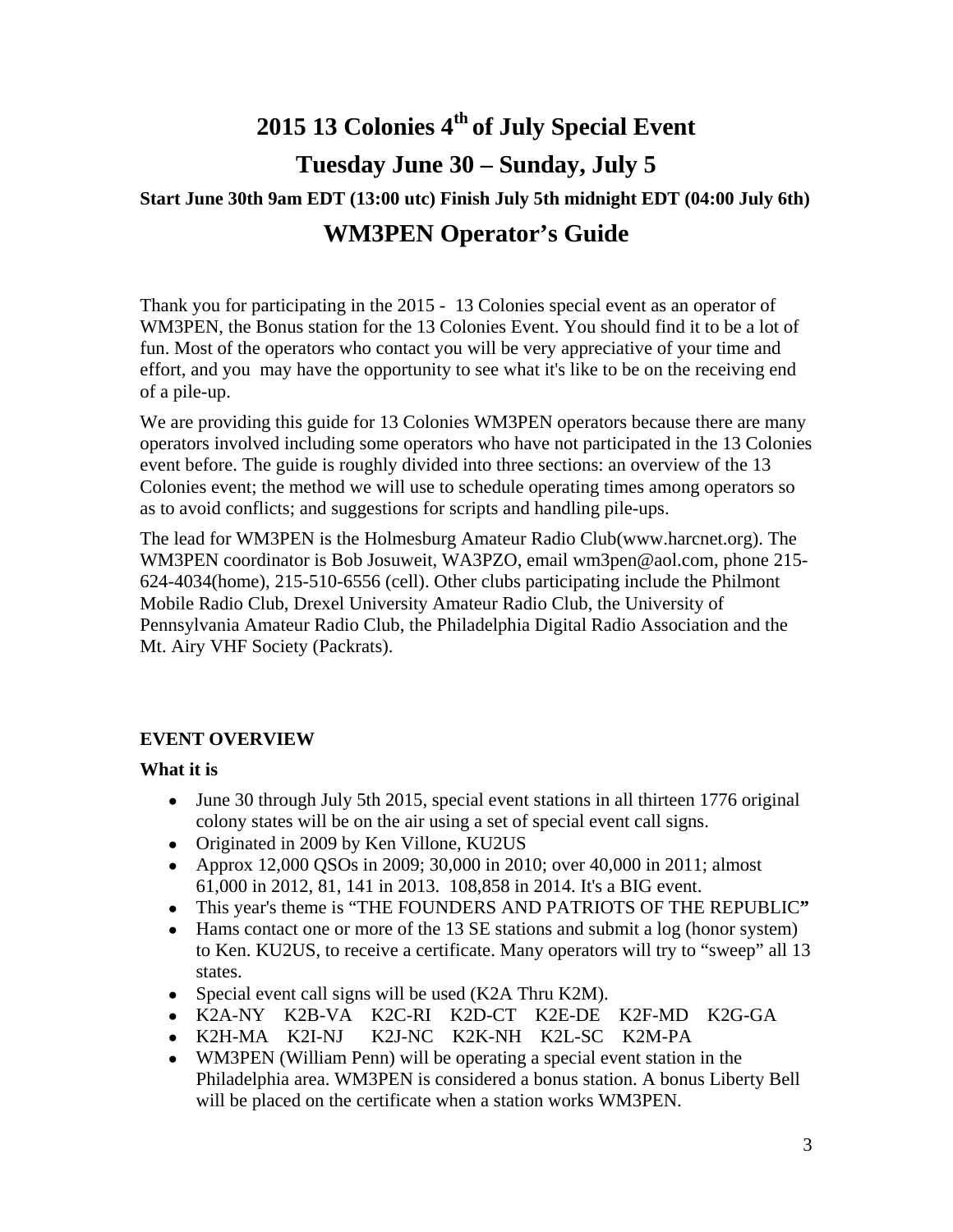- WM3PEN does NOT count as a Pennsylvania station. For Pennsylvania credit they must work K2M.
- This year GB13COL operated by members of the Durham & District Amateur Radio Society will be a second bonus station.
- Short wave Listeners (SWL) may also participate
- Info website: http://www.13colonies.info; also see KU2US on QRZ.com.

### **Operating hours**

- Starts Tuesday June 30 9 AM EDT (1300 Z)
- Ends Sunday July 5, 1200 PM EDT MIDNIGHT (Sunday July 6 0400 Z)

#### **Operating Bands/modes**

- **WM3PEN CANNOT be operated in the Extra bands. The trustee holds an Advance class license. In reality try to stay in the General portions of the bands.**
- All bands *except* 60 meters

●

- The mode of operation is up to the individual station operator. All modes of operation should be represented -SSB, CW, RTTY, PSK, FM, etc. There have been requests for more CW operation, so CW is encouraged.
- WM3PEN will be on D-STAR this year.
- 6 and 2 meter simplex is encouraged. Suggested Frequencies in MHz  $(\pm 20KHz)$ : 1.813, 1.913, 3.813, 7.213, 14.313, 21.313, 28.413 (Technician operators note), 50.113 (DX Window), 50.213, 144.213. Higher bands may be worked. In reality all of the 13 Colony stations spread out on the bands primarily in the General portions of the band.
- 40-160 M is encouraged to allow contacts among participating states along the east coast.

#### **Awards**

• The QSO award is a full color certificate printed on heavy card stock with pictures of Founders and Patriots of the Republic. (see www.13colonies.info).

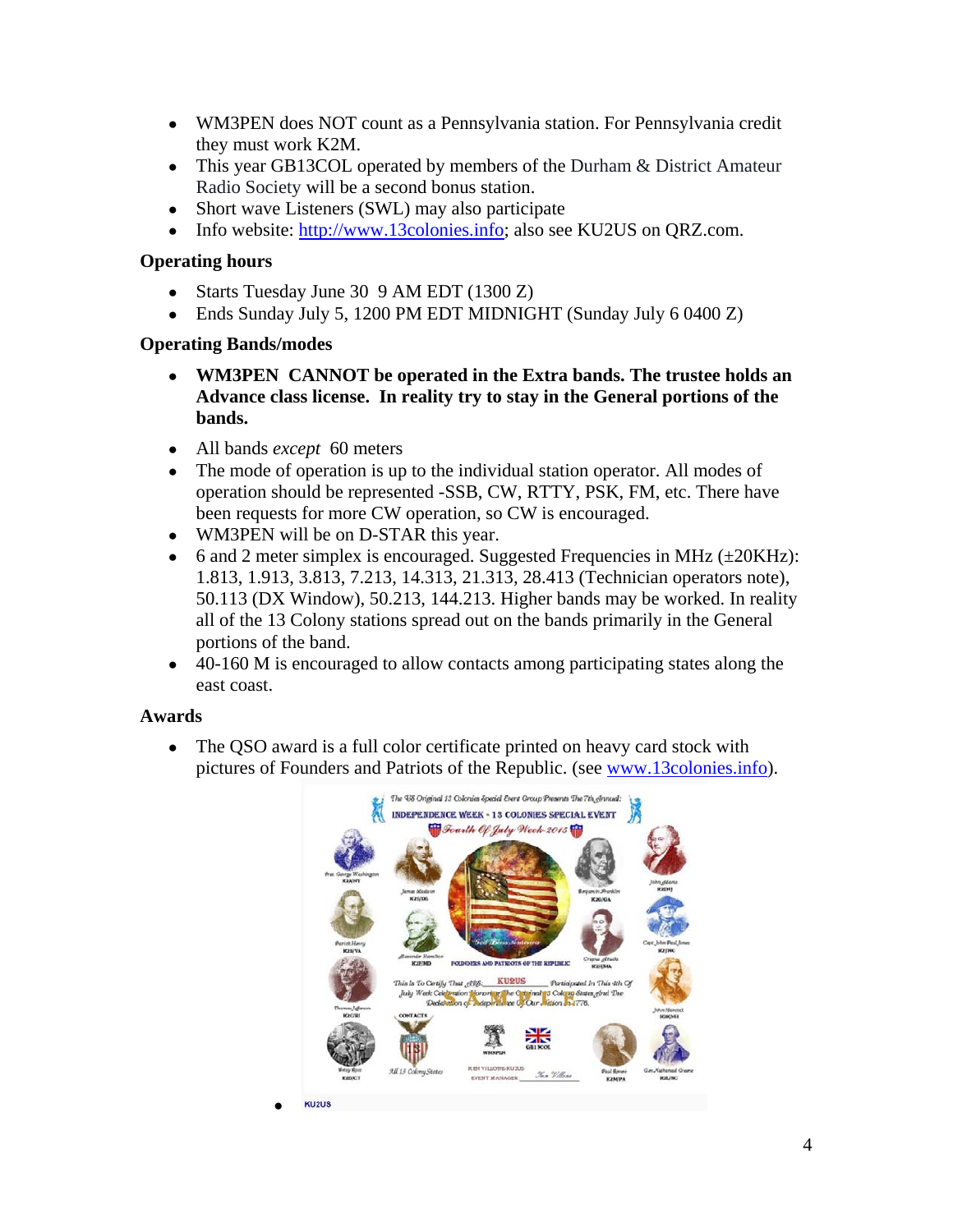- An operator may work one or more states and be eligible for the certificate. Each colony state worked will be marked by a star.
- The number of states worked will be marked on the certificate. A liberty bell will be on the certificate if they work WM3PEN, and a Union Jack will be on the certificate for working GB13COL.
- Special event call operators are eligible for certificates.
	- Other 13 Colonies stations you work while operating as WM3PEN (or your own call) may be counted.
	- Submit your personal call log of 13 Colonies QSOs to KU2US.
	- See event web site for details.

#### **Suggested contact exchange**

- Call sign (mandatory)
- For QSL info refer operator to **WM3PEN** on QRZ.com.
- For certificate and event info refer operator to 13Colonies.info.
- Optional: RS(T), name, QTH, your own call, etc.
- DSTAR ops might want to exchange first year on D-STAR instead of RST.
- While on the air, mention the nature of the special event and refer to WM3PEN on QRZ every 10-15 minutes. Info is also at 13colonies.info.
- See example scripts at end

### **Electronic QSLs**

WM3PEN trustee Bob Josuweit, WA3PZO, will aggregate and format electronic logs and submit them to LoTW and eQSL. Please send electronic logs in ADIF format as attachments via email to wm3pen@aol.com.

- Include club/individual call, operating period, mode etc.
- Submit logs on a daily or operating shift basis. We get a lot of requests to check if a call is in the log. VHF+ ops should include County and Grid Square (ie: FN20) in the email.
- Please do *not* directly submit 13 Colonies logs to LoTW or eQSL under your own call or your club callsign.
- Event organizers wants to track QSO counts for each state
	- Please keep track of the number of QSOs you make by mode
	- Post your totals by mode on Google docs when you finish a shift.

## **Hard Copy QSLs**

- All paper QSLs for WM3PEN will be through HARC, WM3PEN, 3341 Sheffield Ave, Philadelphia, PA 19136. QSL info is posted under WM3PEN on QRZ.com.
- If you receive any QSLs for *WM3PEN* (as opposed to for your club or personal call), please forward them to WM3PEN at the above address.
- All operators will receive a WM3PEN QSL card.
- You can see this year's WM3PEN QSL card at 13colonies.info.

### **Pileups-you will get them.**

- Request DX only, QRP only, Mobile only
- Request "by the numbers" (call area-0 through 9)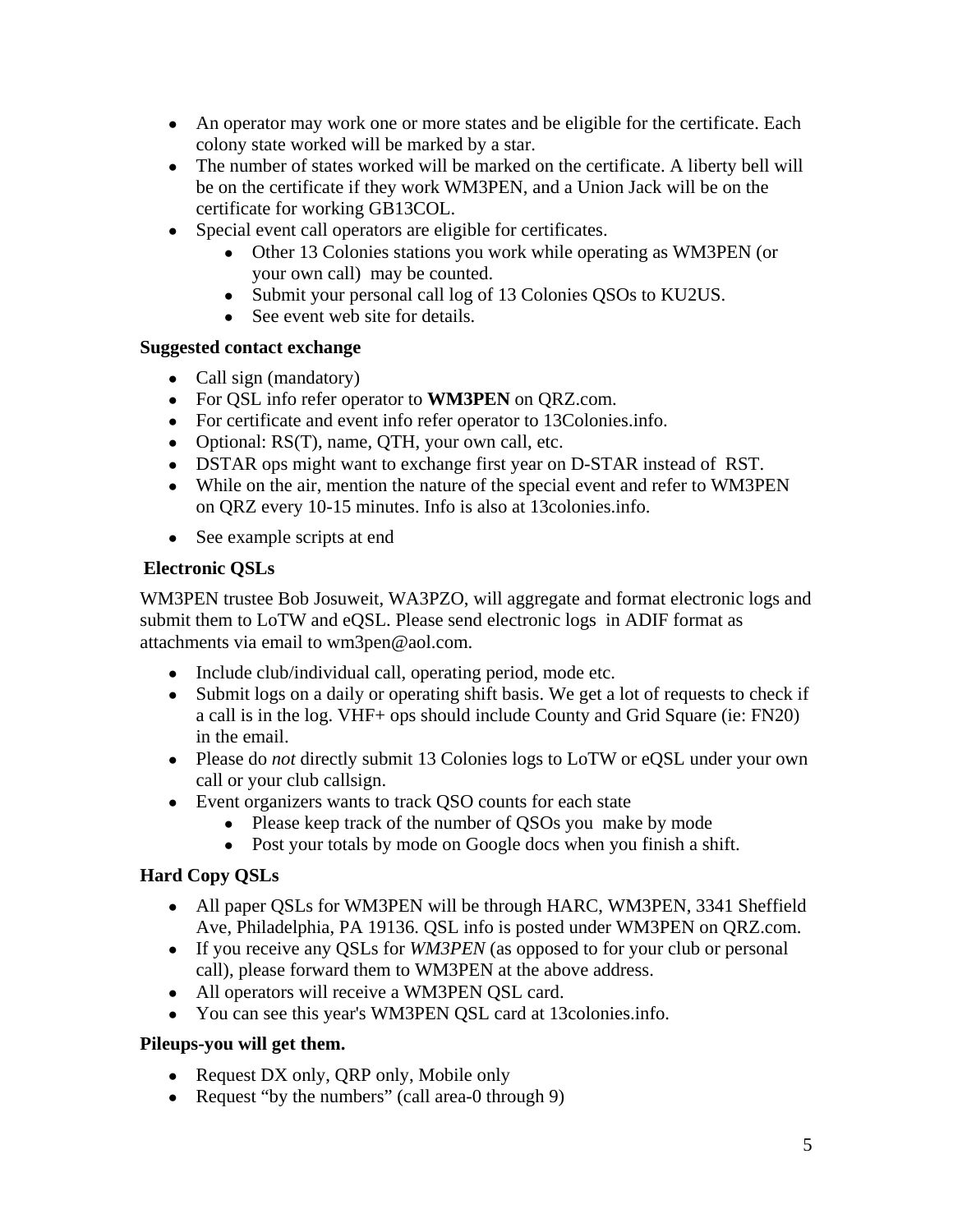- Discipline-do not acknowledge unsolicited calls
- Use split operation, especially for CW pileups ("up 1"), if necessary.
- See example scripts below for more information

#### **OPERATIONS SCHEDULING**

#### **WM3PEN will be kept on the air by 6 clubs.**

- Holmesburg Amateur Radio Club, WM3PEN, Philadelphia, PA (lead club)
- Philmont Mobile Radio Club
- Drexel University Amateur Radio Club
- University of Pennsylvania Amateur Radio Club
- Philadelphia Digital Radio Association (D-STAR)
- Mt. Airy "Packrats" VHF Club

#### **Spotting Sites:**

There are several spotting sites and dx clusters. Two of the more popular ones used for this event are:

#### www.dxsummit.fi

http://www.cwfun.org/funspots/us13/us13-show.html

Simply use your own call to spot WM3PEN. The cwfun.org site is for all modes of operation..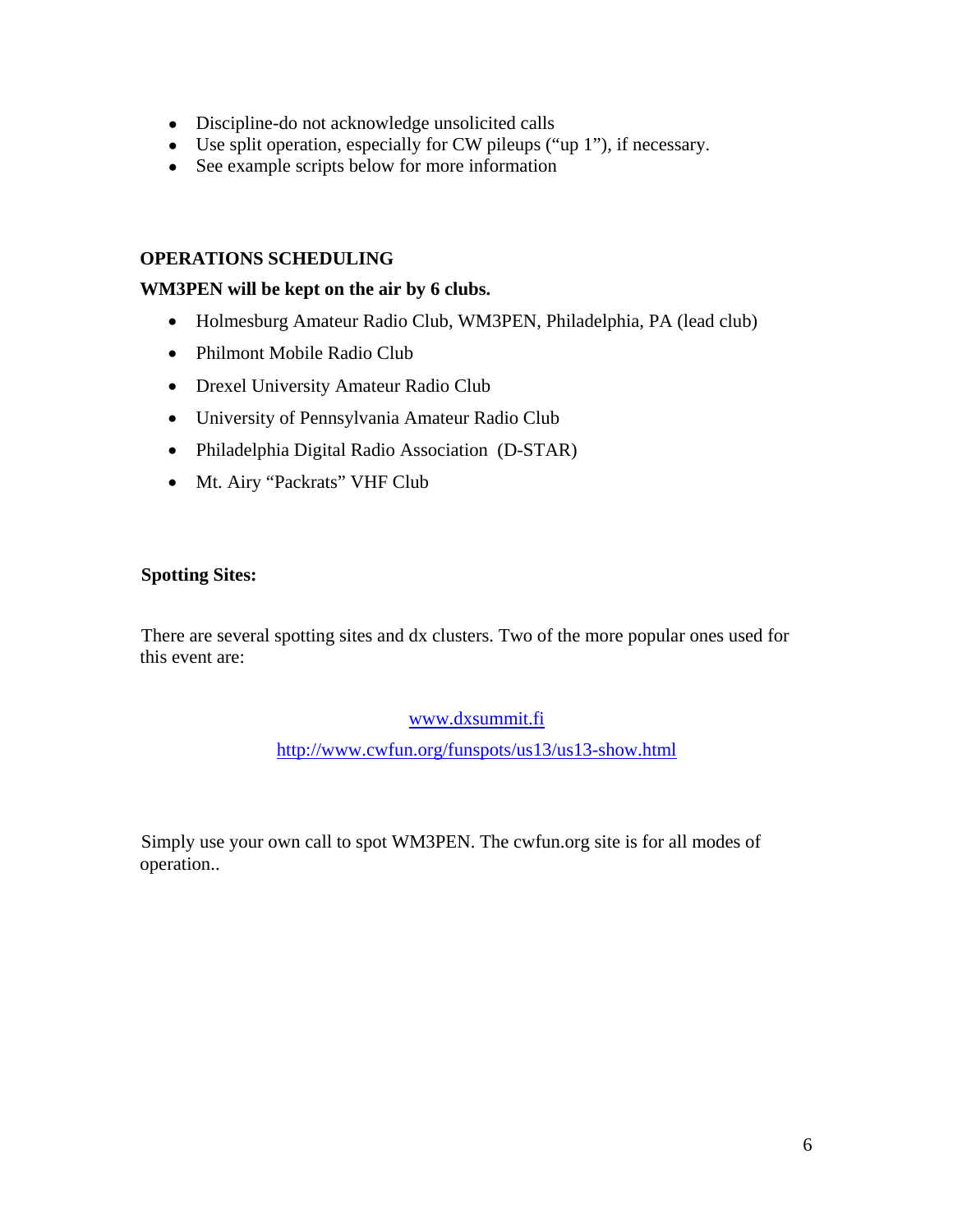## **Initial Operator Information**

- By June 28, please send list of calls of all anticipated operators for your club to WM3PEN @aol.com
- Please send updates if you add operators.

## **Operation Coordination and Scheduling**

- HARC is the lead club, responsible for schedule coordination
- Purpose of scheduling
	- Provide fair distribution of operating opportunities among many clubs/individuals.
	- Avoid multiple operators on the same band and mode at the same time
	- Provide flexibility for last-minute changes/additions.
- An on-line master calendar is used for scheduling. All scheduling will be done directly by the operators through the on-line calendar, which will become available approximately one week before the start of the event.
- Simply scroll down on the spreadsheet to reach other times and scroll across to see other days. All times from midnight to 8 AM are on the previous day. I don't expect a lot of overnight operation so I put the times at the end of the day. Feel free to operate the overnight hours. Just sign up for a time slot. When the qsls come in this will help identify who the operator was.
- The spreadsheet is automatically saved on the web.
- The sheet is not password protected so do not share the website with stations who are not operating.

|   |                                           | Enter your call - Mode - Band in the time slots that you will be operating. If you sign up for a time and<br>band and mode (phone or cw&digital) at the same time. |                                                                         |                  |                 |                     |  |  |  |  |
|---|-------------------------------------------|--------------------------------------------------------------------------------------------------------------------------------------------------------------------|-------------------------------------------------------------------------|------------------|-----------------|---------------------|--|--|--|--|
| 2 | <b>TIME</b>                               | DAY                                                                                                                                                                | After shift post the number of Qs so everyone can see how we are doing. |                  |                 |                     |  |  |  |  |
| 3 | LOCAL (ET)                                |                                                                                                                                                                    | Tuesday June 30                                                         |                  |                 |                     |  |  |  |  |
| 4 |                                           | <b>SSB</b>                                                                                                                                                         | CW                                                                      | <b>Digital</b>   | FM              | <b>D-STAR</b>       |  |  |  |  |
| 5 |                                           |                                                                                                                                                                    |                                                                         |                  |                 |                     |  |  |  |  |
| 6 | 8-9A (sample<br>data)                     | N3ZZK - SSB 40                                                                                                                                                     | K3CJ-CW 20 50Q                                                          | AB3EO-PSK31 20   | K3FI - 2M - 30Q | <b>WA3QVU - 20Q</b> |  |  |  |  |
| 7 | 12:00-13:00 GMT                           | WA3PZO-SSB 20<br>100Q <sub>S</sub>                                                                                                                                 |                                                                         | WA3FRP - RTTY-40 |                 |                     |  |  |  |  |
| 8 | <b>Event</b><br>starts Tuesday at<br>9 AM |                                                                                                                                                                    |                                                                         |                  |                 |                     |  |  |  |  |

- NOTE: If you prefer, send an email stating your requested dates, times, bands and modes to wm3pen@aol.com and one of the moderators will enter the schedule information in the calendar for you, as available. If you cannot access the internet call Bob, WA3PZO at 215-510-6556 (9 AM -10 PM) and he will add you to the calender.
- Accessing the on-line calender
	- An email containing the link (URL) to the calender will be emailed to each club contact before the date the calender becomes available for use. It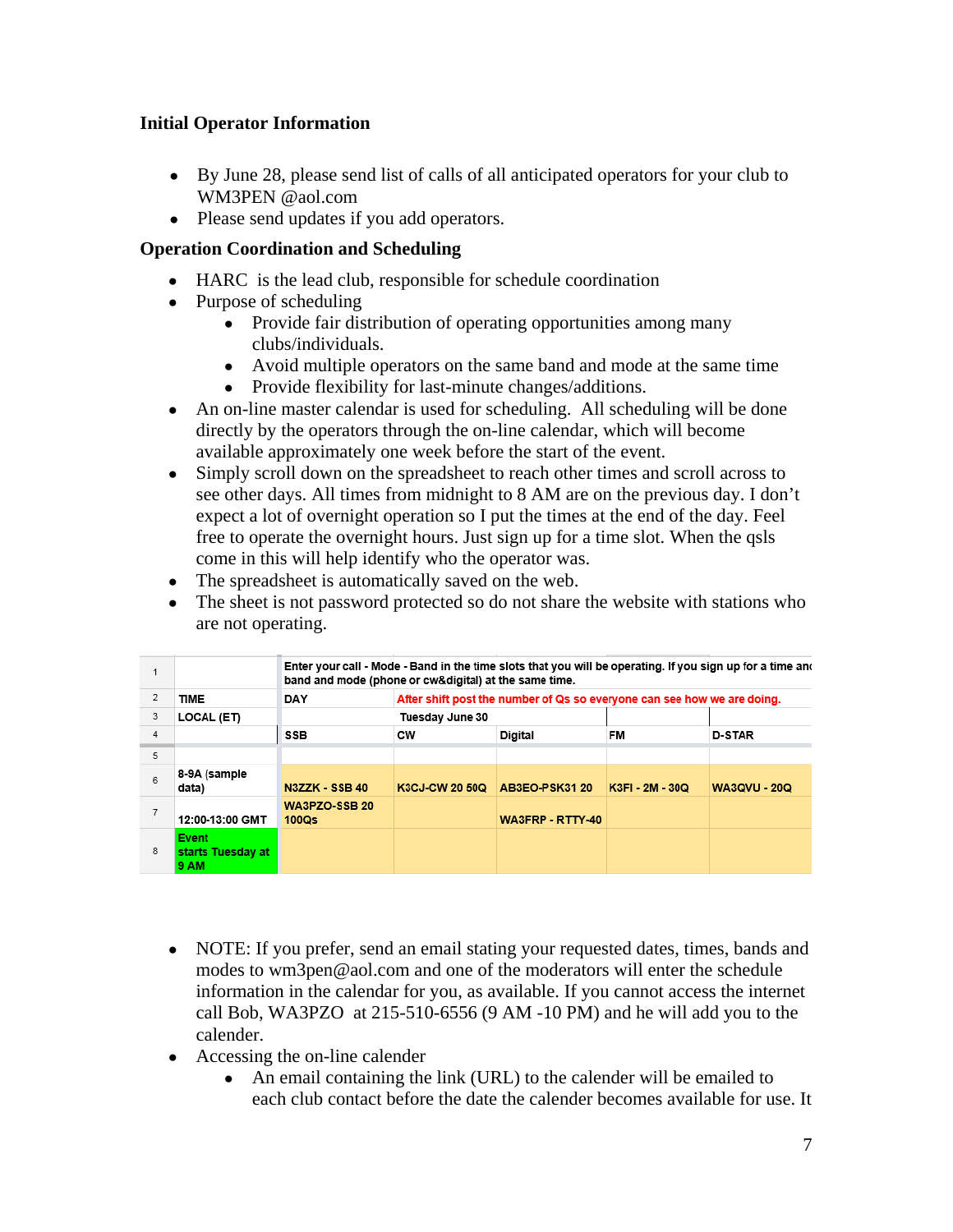is expected that the club contact will provide the link to club members who need it.

- Alternatively, any operator who wishes to schedule themselves for individual operation and has not obtained the link from their club POC may send an email to wm3pen@aol.com requesting the link. The moderator(s) will send you the link within 24 hours, although we will try to respond more quickly.
- You can copy the URL into your browser address field, then hit enter. Once the calender is displayed you can save the URL in your favorites if you wish.
- For various reasons it is difficult to password-protect the calender. Therefore access is controlled only by knowledge of the web link. **Please limit distribution of the link to those with a "need to know".**
- Calender Format
	- GoogleDoc spreadsheet (very similar to Excel)
	- Vertically, left side: Times in one hour time increments *in EDT*
	- Horizontally across top: Day of week. Under each day are columns for SSB, CW, Digital. In this context "digital" includes PSK31, RTTY, etc. but regardless of digital mode we want only one digital station active per band per slot..
	- A "slot" is a one hour interval for a given band and mode, i.e., a cell on the spreadsheet. The time in the left columns denotes the start of a slot.
	- Each slot will be populated with the call of the scheduled station.
	- The calender is periodically backed up by HARC moderators
- To schedule operating time:
	- Look at the master scheduling calender to see if your desired slots are empty (available.) **Make sure you have the right day, mode and band.**  If the day/time you want is not showing scroll up or down.
	- If the slot(s) are available (empty), click on a slot (cell), type your call into the appropriate empty slot(s), then hit ENTER.
	- If you are canceling previously scheduled slots, select the cell then hit DELETE then ENTER.
	- Please be careful not to overwrite the row or column header areas.
	- **If you inadvertently erase or alter unintended slots or row/column headings PLEASE email the moderator at wm3pen@aol.com immediately**. We will do our best to restore the calender to the previously saved state.
- Guidelines for the on-line calender:
	- **Please sign up only for slots that you realistically plan to operate!**
	- **Do not overwrite a slot that already has a call in it (i.e., a previously scheduled slot.)** This is not fair to the already-scheduled station.
	- **As soon as you know you are unable to operate in a scheduled slot, please go to the calender and clear the slot so others may use them.** 
		- If operating from a club station, please designate ONE member (and an alternate) to do the scheduling using your *club* call.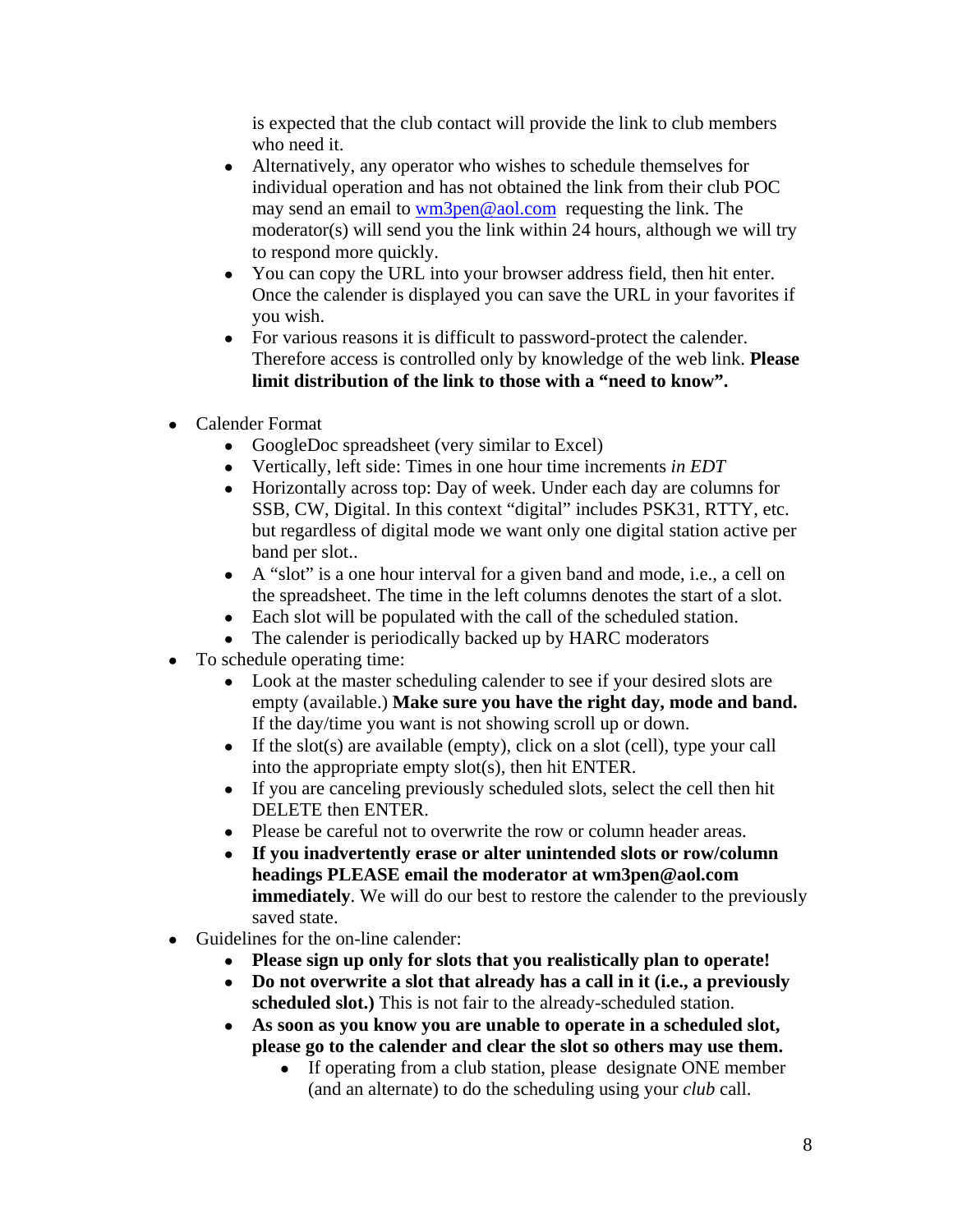- Up to each club to determine operators for scheduled slots
- If operating as an individual, e.g., from your home QTH
	- Station call holder does scheduling.
	- Use *individual* call sign for scheduling slots even if you are a club member.
- **Check the calender before you go on the air. Please do NOT operate in a given slot (day, time, mode, band) unless your call appears in that slot.**
- **Please ORT promptly** at the end of your assigned operating period, especially if another station is scheduled immediately following your allocated slot.
- If there is no assigned station immediately following your last slot, you may continue to operate on that band/mode for a few minutes, but please update the calender if you intend to operate for more than another 5 or 10 minutes.
- If we end up with more than 3 bands in operation in any hour a blank line can be inserted into the spreadsheet.

## **PROBLEMS/QUESTIONS/EMERGENCIES**

- Email: wm3pen@aol.com
- **If necessary** email Bob at <u>wm3pen@aol.com</u> or call his cell (215-510-6556) between 9 AM and 10 PM.

## **EXAMPLE SCRIPTS**

The following are intended only as suggested scripts, to aid operators who do not have much experience with contest-style operations and/or the Thirteen Colonies event. Bracketed items are examples, fill in the appropriate information for your station.

### **Signing on/hourly ID**

### **Voice**

"This is [WA3PZO] operating as WM3PEN,, Thirteen Colonies Bonus Station in Philadelphia, a special event station celebrating the thirteen original colony states. For information see WM3PEN on QRZ.COM" .

## **CW/Digital**

"This is [WA3PZO] op as WM3PEN, 13 Col Bonus Info at WM3PEN on QRZ dot COM"

## **Calling CQ**

### **voice**

"CQ CQ CQ, CQ CQ CQ; this is WM3PEN, Whisky Mike 3 Papa Echo Novemberl, 13 Colonies Bonus station Philadelphia calling CQ and standing by."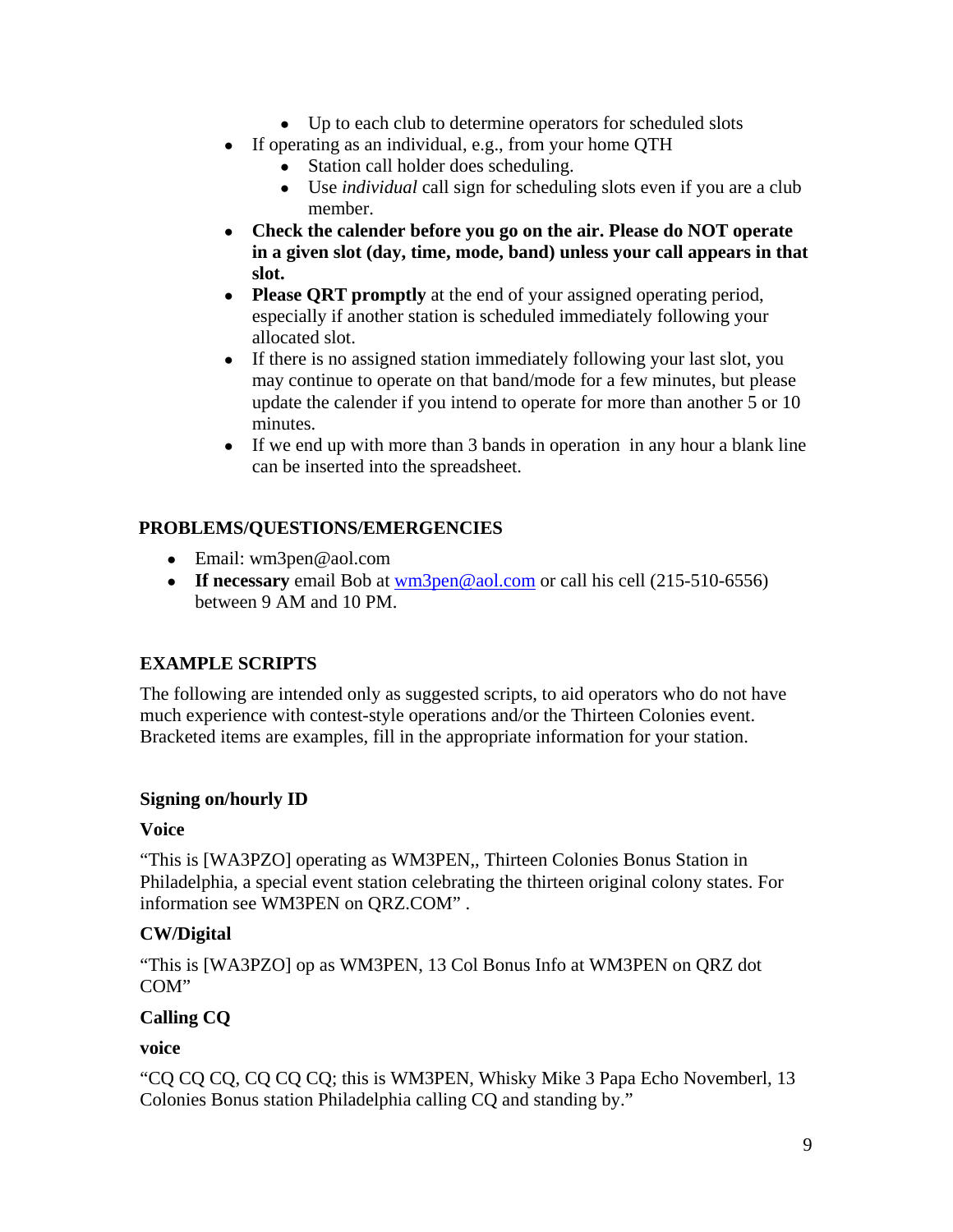## **digital/CW**

"CQ CQ CQ de WM3PEN WM3PEN AR" (or K) or "CQ CQ CQ de WM3PEN WM3PEN 13 col bonus AR" (or K)

## **DSTAR**

Exchange name, state, and year first on DSTAR

## **QSO (brief)**

#### **Voice**

"[K4ABC], Good [afternoon] and thanks for the call. You're [58] into Philadelphia and the name is [Bill], go ahead."

(other station replies)

"Thanks [Don], you're in the log, 73. QRZ?"

### **CW/digital**

"[K4ABC] tu ur [589] in Philadelphia, op is [Bill] BK"

(other station replies)

"TU es 73. QRZ?"

### **Explaining event, if needed**

Give brief explanation of event,. Info on QRZ.com or at 13colonies.info. QSL to WM3PEN

### **PILE UPS**

- We must control pileups. The usual way is to go "by the numbers" (the number contained in a call), and also request DX, QRP and Mobile only.
- You have a pile-up when so many stations are calling that it becomes difficult to pick out individual calls, especially those of weaker stations. Don't hesitate to go into "pile-up" mode, the operators trying to contact you will appreciate it.
- To maintain discipline, in general DO NOT respond to a station you are not asking for even if he's 40 over. Make him wait his turn. The other ops trying to work you will appreciate it. In extreme cases you may have to tell the offender explicitly to wait their turn, although often other operators on the frequency will do so.

### **Voice**

"This is WM3PEN, QRZ calls with a [zero] only; calls with a [zero] please."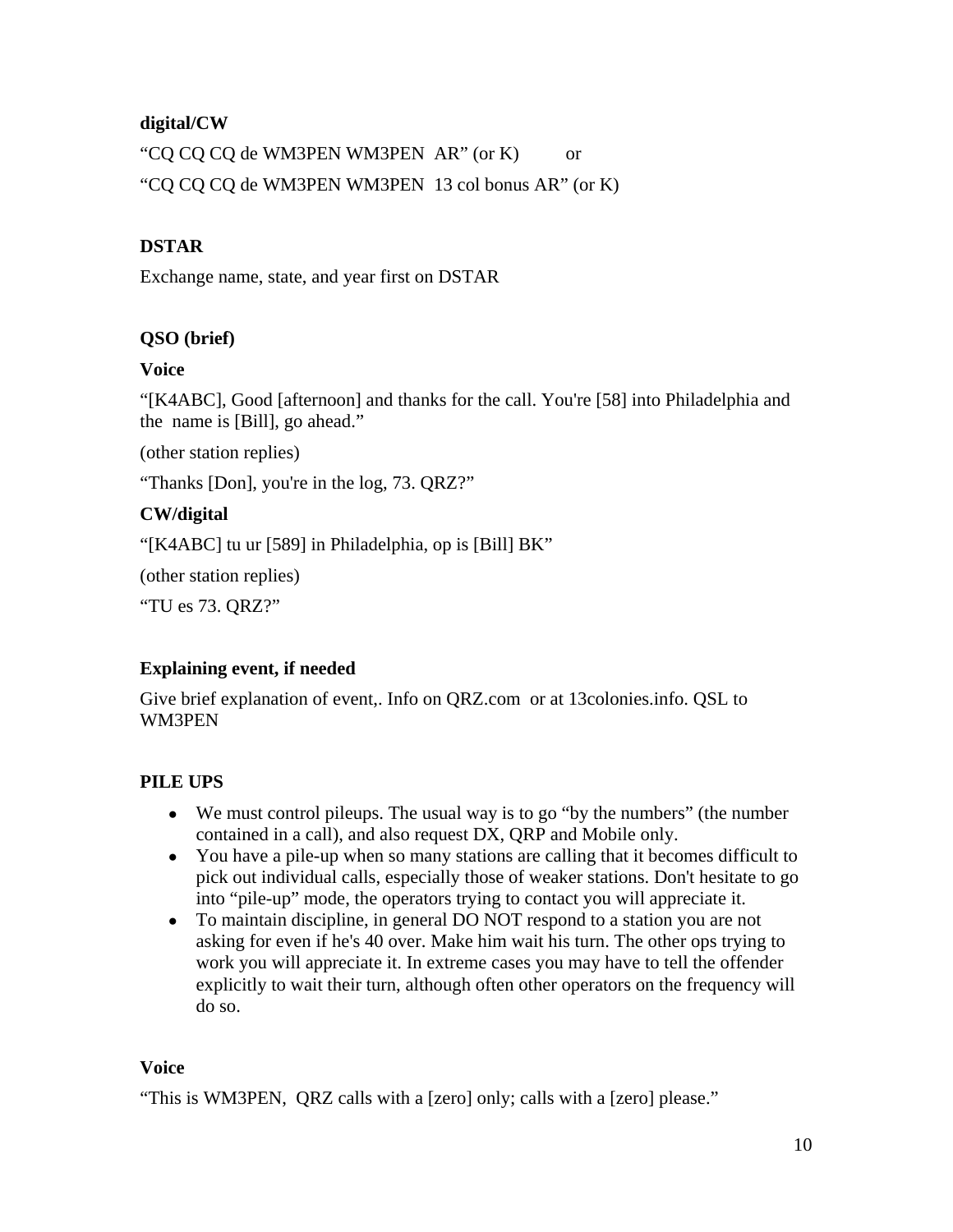"This is WM3PEN, QRZ [QRP] only; [QRP] only please."

- Work your way through zero to nine, DX only, QRP only, Mobile only
- Suggest you occasionally call for QRP only, DX only and Mobile only even without a pile-up
- You need not wait until there are no more calls from one area before moving on to another; move on to the next zone after a dozen or so QSOs even if there are more stations calling. Try to give all a fair chance.
- If you get no response after asking for a call area, etc.:

"OK, nothing heard, this is WM3PEN QRZ calls with a [next number] only; calls with a [next number] please".

● If you have trouble discerning individual calls, pull out a fractional call:

"Ending in Uniform Bravo?" or "Wiskey Three Papa?", or even just "Bravo Zulu?" Only a station with that combination should reply.

## **"WM3PEN QRZ [0] only AR (or K)"**

- Work your way through 0 to 9, DX only, QRP only, Mobile only
- Suggest you occasionally call for QRP only, DX only and Mobile only even without a pile-up
- You need not wait until there are no more calls from one area before moving on to another; move on to the next zone after a dozen or so QSOs even if there are more stations calling. Try to give all a fair chance.
- If you get no response after asking for a call area, etc., move on to next number etc.
- If you have trouble discerning individual calls, pull out a fractional call, then just send the part of the call you could copy, only the station with that character sequence should reply. For example, **"W3P?", or "BZ?"**

**Split Operation** may be necessary, especially on CW working DX when the band is good

- During split ops you transmit on one frequency and listen around anothertypically up one or two Khz from your transmitting frequency.
- This prevents responding stations from QRMing you; the responding stations will usually spread out around 1 Khz higher than you are transmitting, so they are easier to copy too.

For CW the default convention is a 1 Khz offset, so calling CQ is:

## **"CQ CQ CQ de WM3PEN up AR (or K)"** or

## **"QRZ de WM3PEN up AR (or K)"**

Responding stations will (for the most part ) know to call you around 1 Khz above your frequency.

You can use other offsets:

## **"CQ CQ CQ de WM3PEN up 2 K" or**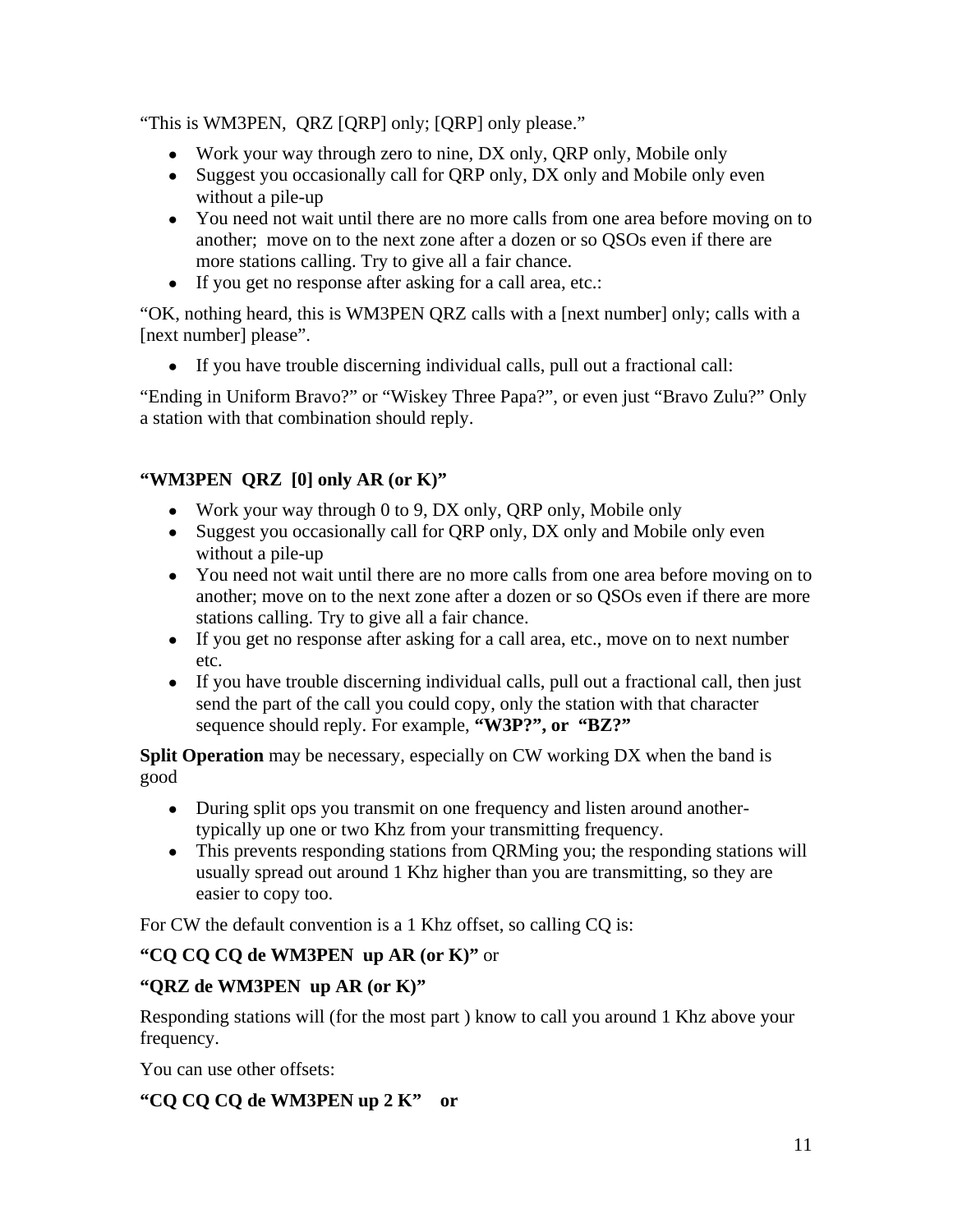#### **"QRZ de WM3PEN up 2 K"**

There is a good tutorial on split operation for both SSB and CW at

http://www.qrz.co.il/hamradio.php?pid=150.

You can use your rig's Receive Incremental Tuning (RIT) to tune around the expected receive frequency, or go split with dual VFOs. The advantage to the latter is that usually by pressing a button you can occasionally listen on your transmit frequency to make sure it is still clear.

#### **QSLs**

Past experience says that cards start arriving in the mail by the  $3<sup>rd</sup>$  day of the event. The bulk of the cards arrive within 10 days after the event. They continue to arrive 4 months after the event. EQSL and LOTW contacts are still being confirmed for the 2011 event.

It's important to get your logs to WA3PZO as soon as possible. Every day is ideal. Emails come into WM3PEN asking are they in the log. Email them to WM3PEN@aol.com.

In past years we have set aside a night to answer qsl cards. I try to keep up with load.

Every operator will get a WM3PEN QSL for their participation. In addition we'll scan the paper qsl cards so you can put them in a digital photo album. We'll also copy the EQSLs to a MS Word doc so you can have them as a memento of your participation. In past years the event organizers have supplied each operator with a 13 colonies certificate.

| WM3PEN                                                                   | 10-10# 71057 070 #1493 |        |
|--------------------------------------------------------------------------|------------------------|--------|
| Sponsor "Pennsylvania 67 Challenge" (County Hunter Award www.harcnet.org | County: Philadelphia   |        |
| 13 Colonies website: www.13colonies info                                 |                        | o Grid |

Thanks to members of the Holmesburg, Philmont Mobile, Mt. Airy VHF "Packrats", University of Pennsylvania, and Drexel University Amateur Radio Clubs and the Philadelphia Digital Radio Association.

| To Radio             | DATE |            |  |            |      |                |     |
|----------------------|------|------------|--|------------|------|----------------|-----|
|                      | Day  | Month Year |  | <b>UTC</b> | Band | $2-Way$        | RST |
|                      |      |            |  |            |      |                |     |
|                      |      |            |  |            |      |                |     |
|                      |      |            |  |            |      |                |     |
|                      |      |            |  |            |      |                |     |
|                      |      |            |  |            |      |                |     |
| <b>OPSE QSL OTNX</b> |      |            |  |            |      | 73 and Good DX |     |

KB3IFH QSL Cards

John Trumbull's "Declaration of Independence, July 4, 1776" shows the presentation of the Declaration of Independence in what is now called Independence Hall, Philadelphia. The painting features the committee that drafted the Declaration of Independence - John Adams, Roger Sherman, Thomas Jefferson (presenting<br>the document), and Benjamin Franklin - standing before John Hancock, 56 signers and 5 other patriots. This material is copyright by, and used with permission of, the Independence Hall Association, on the web at ushistory.org.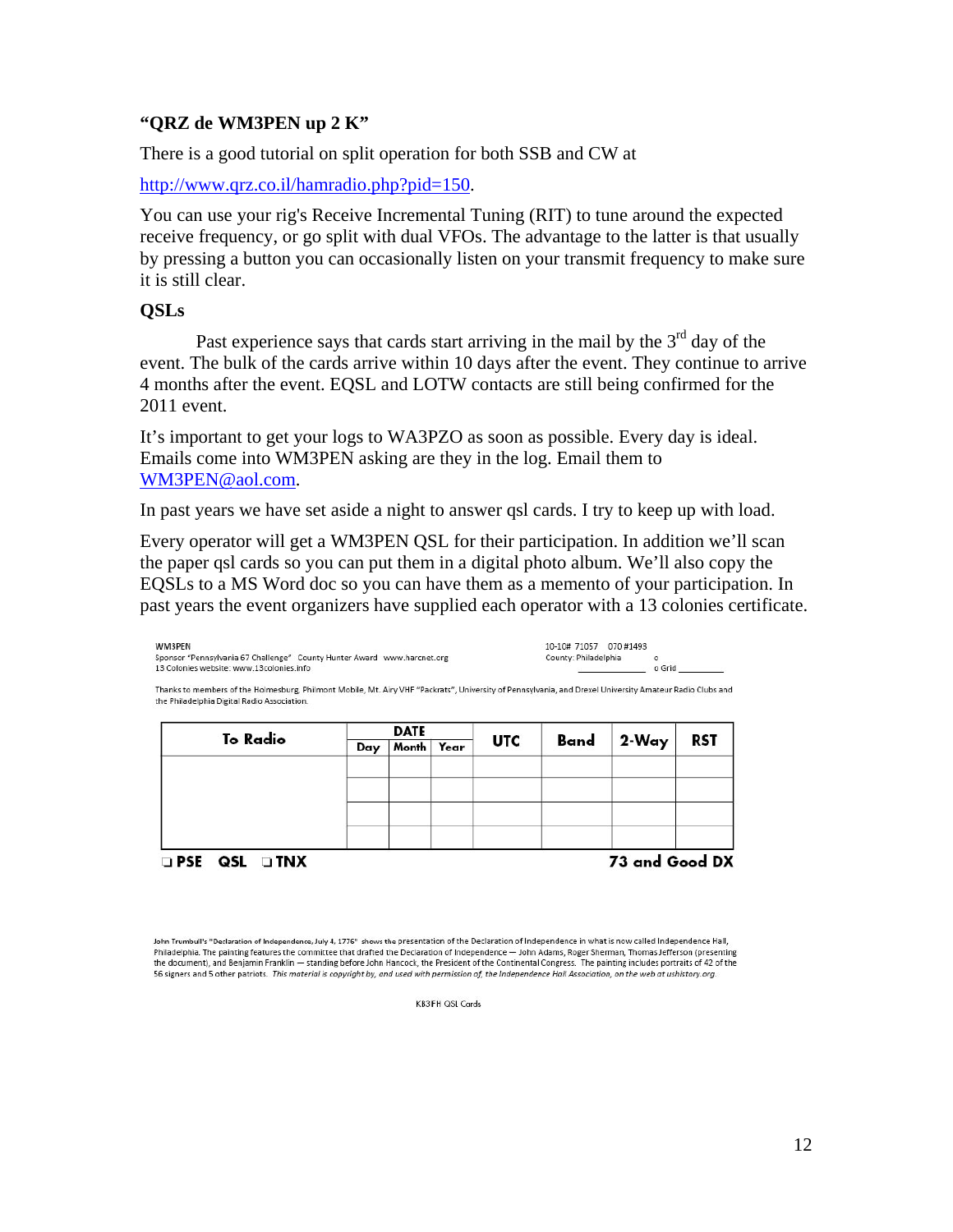#### **D-STAR FAQ**

#### **13 Colonies Special Event – Celebrating our independence.**

The theme for 2015 is "Founders of the republic".

NEW FOR 2015: The 13 Colonies will have TWO sister events: WM3PEN will again participate from Philadelphia, PA, where independence was declared.; Added will be GB13COL, Durham, England.

The 13 Colonies certificate will have a Liberty Bell added for a contact with WM3PEN. Stations making contact with GB13COL will have a union jack added to the certificate.

#### WM3PEN will be on D-STAR

1. DATES/TIME June 30, July  $1 - 3$ , July 5, 7-11 PM EDT (2300Z- 0300Z)

July 4 1-5 PM EDT (1700Z – 2100Z)

- 2. Frequency: K3PDR Ref 063 B
- 3. Radio must be used on both ends of the QSO for the certificate. QSLs will be issued for any DSTAR QSO.
- 4. Contact information
	- a.) CQ from WM3PEN 13 Colonies Special Event Station
	- b.) CQ WM3PEN
	- c.) WM3PEN QRZ?
- 5. If there are to many stations calling, you may have to ask for stations by
	- a) First letter of call suffix. (A-F, G-M, etc)
	- b) If several repeaters are connected you may have to ask for stations on a specific repeater or link
- 6. Contact Exchange (use log sheet)
	- a) Name, State, (Year first on DSTAR-optional)
	- b) Record Date/time, frequency
	- c) In Comments area any additional info (QTH, repeater that he is using, etc)
- 7. For a QSL send an SASE to WM3PEN. Address on QRZ.com

DX stations include \$1 for postage.

QSL cards can be sent via the QSL bureau

DSTAR QSOs will be uploaded to EQSL

- 8. To get the certificate see instructions on 13colonies.info
- 9. After your 2 hour shift send your log to WM3PEN@aol.com.
- 10. Post on the Google Docs spreadsheet the number of QSOs on your shift..